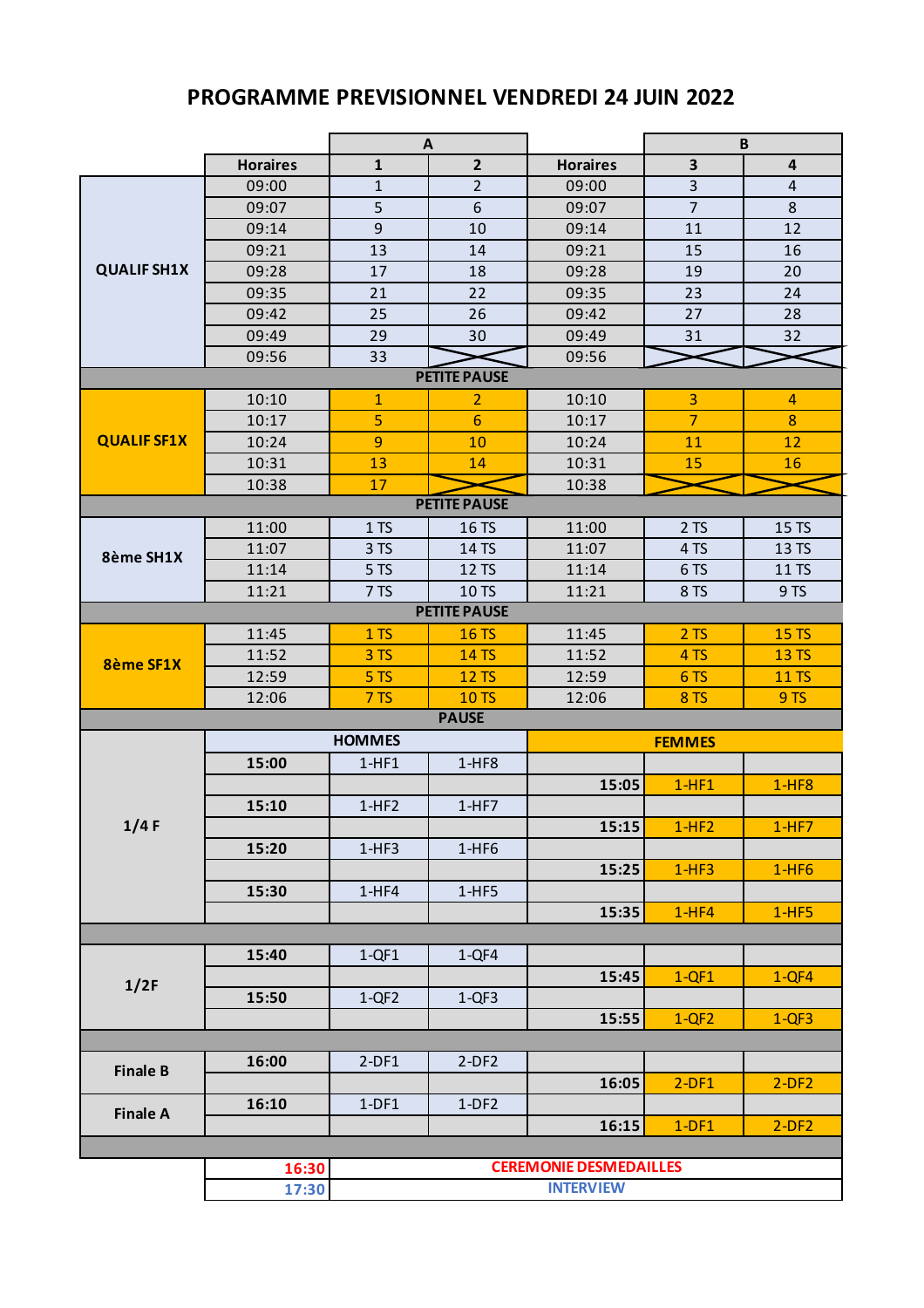## **PROGRAMME PREVISIONNEL SAMEDI 25 JUIN 2022**

|                      |                 | A                             |                         |                       |                 | B                       |                         |  |
|----------------------|-----------------|-------------------------------|-------------------------|-----------------------|-----------------|-------------------------|-------------------------|--|
|                      | <b>Horaires</b> | 1                             | $\overline{2}$          |                       | <b>Horaires</b> | $\overline{\mathbf{3}}$ | $\overline{\mathbf{4}}$ |  |
| <b>QUALIF SMix2X</b> | 09:00           | $\mathbf{1}$                  | $\overline{2}$          |                       | 09:05           | $\mathbf{1}$            | $\overline{2}$          |  |
|                      | 09:10           | 3                             | $\overline{\mathbf{4}}$ |                       | 09:15           | 3                       | 4                       |  |
|                      | 09:20           | 5                             | $\boldsymbol{6}$        |                       | 09:25           | 5                       | $6\phantom{1}$          |  |
|                      | 09:30           | 7                             | $\,8\,$                 | <b>Qualif SMix4X+</b> | 09:35           | $\overline{7}$          | $\boldsymbol{8}$        |  |
|                      | 09:40           | $\mathsf 9$                   | 10                      |                       | 09:45           | 9                       | 10                      |  |
|                      | 09:50           | 11                            | 12                      |                       | 09:55           | 11                      | 12                      |  |
|                      | 10:00           | 13                            | 14                      |                       |                 |                         |                         |  |
|                      | 10:10           | 15                            | 16                      |                       |                 |                         |                         |  |
|                      | 10:20           | 17                            | 18                      |                       |                 |                         |                         |  |
| <b>PETITE PAUSE</b>  |                 |                               |                         |                       |                 |                         |                         |  |
|                      | 10:40           | 1T <sub>S</sub>               | 16 TS                   |                       | 10:45           | 5TS                     | <b>12 TS</b>            |  |
|                      | 10:50           | 2 TS                          | 15 TS                   |                       | 10:55           | 6TS                     | <b>11 TS</b>            |  |
|                      | 11:00           | 3 TS                          | 14 TS                   |                       | 11:05           | 7TS                     | <b>10 TS</b>            |  |
| 8ème SMix2X          | 11:10           | 4 TS                          | 13 TS                   | <b>Rep SMix4X+</b>    | 11:15           | <b>8 TS</b>             | 9TS                     |  |
|                      | 11:20           | 5 TS                          | 12 TS                   |                       |                 |                         |                         |  |
|                      | 11:30           | 6TS                           | 11 TS                   |                       |                 |                         |                         |  |
|                      | 11:40           | 7 TS                          | 10 TS                   |                       |                 |                         |                         |  |
|                      | 11:50           | 8 TS                          | 9TS                     |                       |                 |                         |                         |  |
| <b>PAUSE</b>         |                 |                               |                         |                       |                 |                         |                         |  |
|                      | 15:00           | $1-HF1$                       | $1-HF8$                 |                       |                 |                         |                         |  |
|                      |                 |                               |                         |                       | 15:05           | $1-TS$                  | $1-R4$                  |  |
| 1/4F SMix2X          | 15:10           | $1-HF2$                       | $1-HF7$                 |                       |                 |                         |                         |  |
|                      |                 |                               |                         | 1/4F SMix4X+          | 15:15           | 2T <sub>S</sub>         | $1-R3$                  |  |
|                      | 15:20           | $1-HF3$                       | $1-HF6$                 |                       |                 |                         |                         |  |
|                      |                 |                               |                         |                       | 15:25           | 3 TS                    | $1-R2$                  |  |
|                      | 15:30           | $1-HF4$                       | $1-HF5$                 |                       |                 |                         |                         |  |
|                      |                 |                               |                         |                       | 15:35           | 4 TS                    | $1-R1$                  |  |
|                      |                 |                               |                         |                       |                 |                         |                         |  |
| 1/2F SMix2X+         | 15:40           | $1-QF1$                       | $1-QF4$                 | 1/2F SMix4X+          |                 |                         |                         |  |
|                      |                 |                               |                         |                       | 15:45           | $1-QF1$                 | $1-QF4$                 |  |
|                      | 15:50           | $1-QF2$                       | $1-QF3$                 |                       |                 |                         |                         |  |
|                      |                 |                               |                         |                       | 15:55           | $1-QF2$                 | $1-QF3$                 |  |
|                      |                 |                               |                         |                       |                 |                         |                         |  |
| FB SMix2X            | 16:00           | $2-DF1$                       | $2-DF2$                 | FB Smix4X+            |                 |                         |                         |  |
|                      |                 |                               |                         |                       | 16:05           | $2-DF1$                 | $2-DF2$                 |  |
| FA SMix2X            | 16:10           | $1-DF1$                       | $1-DF2$                 | FA SMix4X+            |                 |                         |                         |  |
|                      |                 |                               |                         |                       | 16:15           | $1-DF1$                 | $2-DF2$                 |  |
| <b>PAUSE</b>         |                 |                               |                         |                       |                 |                         |                         |  |
|                      | 16:30           | <b>CEREMONIE DESMEDAILLES</b> |                         |                       |                 |                         |                         |  |
|                      | 17:30           | <b>INTERVIEW</b>              |                         |                       |                 |                         |                         |  |